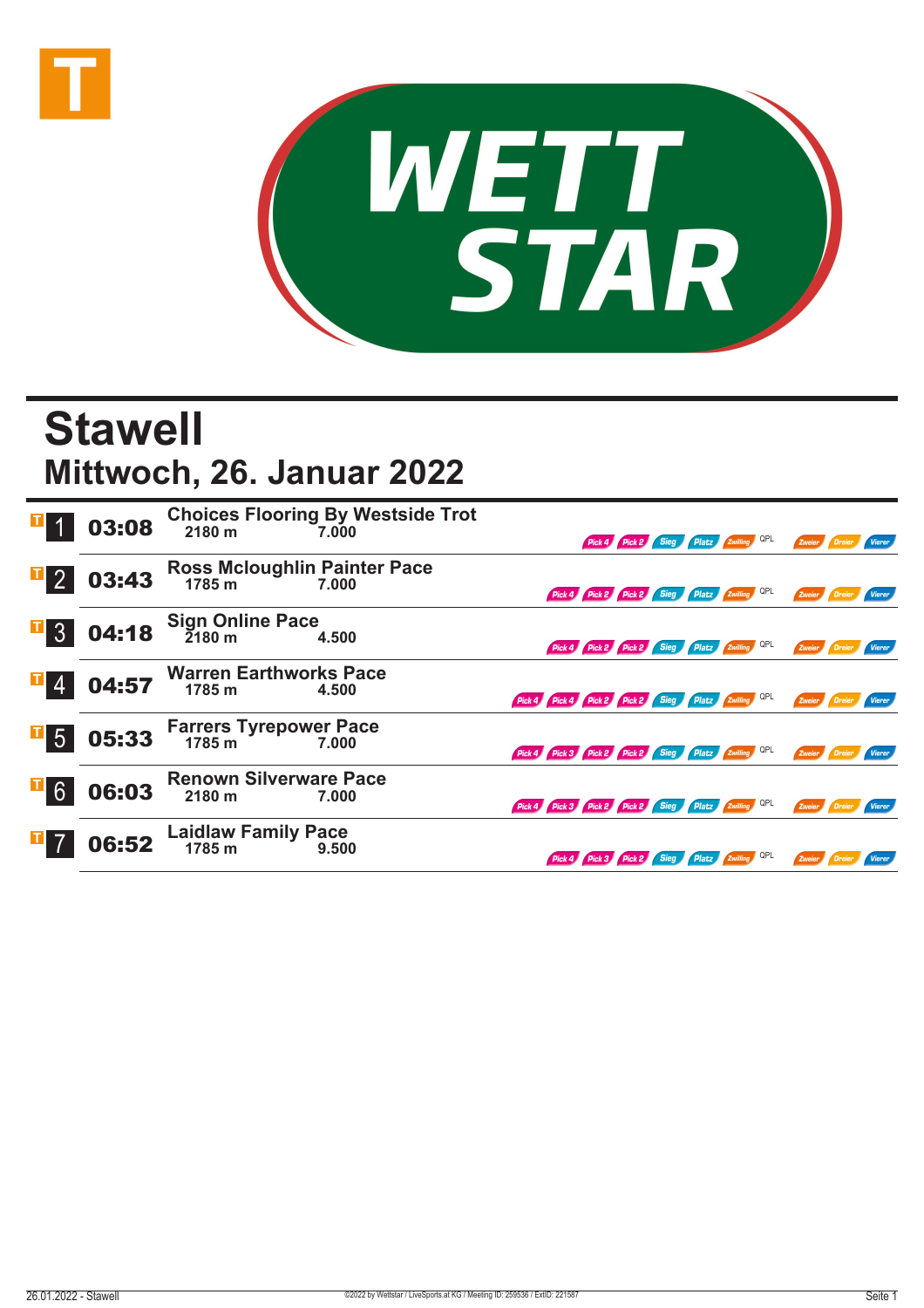| 26.01.2022 - Stawell                                                                                                                                                                                      |                                                                                               |                                                                                                                                                                                                                                   |                                                                                                                | Rennen#10                                                                                                                                                                                                                 |                                                                                                                                                                         |                                                                                                                                                                                                                                                  |                                                                                                                                                        |                                                                                                                                                                                                                                                       | Seite 2                                                                                |
|-----------------------------------------------------------------------------------------------------------------------------------------------------------------------------------------------------------|-----------------------------------------------------------------------------------------------|-----------------------------------------------------------------------------------------------------------------------------------------------------------------------------------------------------------------------------------|----------------------------------------------------------------------------------------------------------------|---------------------------------------------------------------------------------------------------------------------------------------------------------------------------------------------------------------------------|-------------------------------------------------------------------------------------------------------------------------------------------------------------------------|--------------------------------------------------------------------------------------------------------------------------------------------------------------------------------------------------------------------------------------------------|--------------------------------------------------------------------------------------------------------------------------------------------------------|-------------------------------------------------------------------------------------------------------------------------------------------------------------------------------------------------------------------------------------------------------|----------------------------------------------------------------------------------------|
| <b>WANN STARTET IHR PFERD</b>                                                                                                                                                                             |                                                                                               |                                                                                                                                                                                                                                   |                                                                                                                |                                                                                                                                                                                                                           |                                                                                                                                                                         |                                                                                                                                                                                                                                                  |                                                                                                                                                        |                                                                                                                                                                                                                                                       |                                                                                        |
| Aldebaran Jazzi<br>Allawart Bob<br>Allwatfunjingles<br>Areuohkay<br>Bad Boy Jay Jay<br>Beryls Grin<br>Cee Oh Dee<br>Crime Boss<br>Crossroader<br>Didnt I<br>Double Helix<br>Eastbro Adele<br>Eastbro Erin | 3<br>2<br>5<br>5<br>$\overline{2}$<br>6<br>6                                                  | El Banco<br><b>Flaming Lucky</b><br>Gentleman Sir<br>Gilardi<br>Glenferrie Devotee<br>Gotonebettor<br>Iona Spider<br>Irishmurphy<br><b>Jilliby Roy</b><br>Keayang Silvagni<br>Kempseys Delight<br>Leigha Miller<br>Loco Sheffield | $\overline{2}$<br>3<br>$\Delta$<br>6<br>5<br>3<br>$\overline{4}$<br>$\overline{7}$<br>5<br>$\overline{7}$<br>5 | Markleigh Caz<br>Masake<br><b>Mighty Regal</b><br>Miss Peggy Oneill<br>Missy Devo<br>Morsure Damour<br>Noosa Beach<br>Oneforallallforone<br>Outback Shadow<br>Outside Fighter<br>Oxs Courage<br>Partywithmach<br>Penelope | $\overline{2}$<br>4<br>5<br>6<br>3<br>3<br>6<br>5                                                                                                                       | <b>Presidential Art</b><br>Presidentialchange<br>Princess Alexandra<br>Ramseys Hope<br>Reeko Reactor<br>Rockinthecity<br>Rocknroll Opal<br>Rocks Arnt Pets<br>Royal Speech<br>Sea Lover<br>Shady Dancer<br>She Will Wantano<br>Sheza Chocolatier | 5<br>6<br>3<br>3<br>3<br>5<br>$\overline{2}$<br>6<br>$\overline{7}$<br>Δ<br>6                                                                          | Springfield Affair<br>Straight Up<br>Sunshineinparadise<br>Sweet American<br><b>Teddy Runkle</b><br>The Kew Legend<br>The Sportz Star<br>True Blue Rose<br><b>Tuesdays Edition</b><br><b>Twilight Willy</b><br>Underplay<br>Upanatom<br>Vallani Magic | $\overline{7}$<br>$\overline{2}$<br>$\Lambda$<br>$\overline{2}$<br>3<br>$\overline{2}$ |
| <b>WANN STARTET IHR JOCKEY / FAHRER</b>                                                                                                                                                                   |                                                                                               |                                                                                                                                                                                                                                   |                                                                                                                |                                                                                                                                                                                                                           |                                                                                                                                                                         |                                                                                                                                                                                                                                                  |                                                                                                                                                        |                                                                                                                                                                                                                                                       |                                                                                        |
| <b>Connor Clarke</b><br>D T Wade<br>J Finnis<br>J W Ainsworth<br>Lochie Cook<br>M L Wight<br>Sam Barker                                                                                                   | հ<br>2,3<br>$\overline{2}$                                                                    | 1,2,3,4,5,6,7<br>2,3,5,6<br>2,4,5,6,7<br>2,4,7<br>1,3,7                                                                                                                                                                           | A J Dunn<br>D A Murphy<br>Darby Mcguigan<br>J H Barker<br>K E Manning<br>Luke Dunne<br>R J Barker              |                                                                                                                                                                                                                           | 2,3,4<br>1,3,4,5,7<br>3,4,5,6,7<br>3,4,5,6,7<br>5                                                                                                                       | C J Walsh<br>D A Prosser<br>J A Mackinnon<br>JP Lee<br>Katrina Cain<br>M J Bellman<br>S A Hall                                                                                                                                                   |                                                                                                                                                        | 2<br>3,4,5,6,7<br>1.5.6<br>1,2,3,4,5,6,7                                                                                                                                                                                                              |                                                                                        |
| <b>WANN STARTET IHR TRAINER</b>                                                                                                                                                                           |                                                                                               |                                                                                                                                                                                                                                   |                                                                                                                |                                                                                                                                                                                                                           |                                                                                                                                                                         |                                                                                                                                                                                                                                                  |                                                                                                                                                        |                                                                                                                                                                                                                                                       |                                                                                        |
| A R Wood<br><b>B J Hunt</b><br>D J Cole<br><b>Emily Hinch</b><br>J C Brewin<br>K A Exell<br>K S Von Duve<br>M L Gadsden<br>P G Manning<br>R J East<br>T L Collins                                         | 1,3<br>$\overline{2}$<br>1,5<br>$\overline{2}$<br>6<br>2,3<br>$\overline{7}$<br>2,5<br>4<br>6 | <b>B A Kiesey</b><br><b>Bill Drury</b><br>D J Drury<br><b>G</b> Howard<br>J H Barker<br>K E Manning<br>Kate Hargreaves<br>M L Wight<br>P T Salathiel<br>4,6,7<br>S A Hall<br>W K Jackson                                          |                                                                                                                | 2,4<br>6<br>3<br>2,3,5,6<br>1,3,7<br>1,5,6                                                                                                                                                                                | <b>B C Duncan</b><br>Chris Blake<br>D R Sweatman<br><b>G M Donaldson</b><br>J M Woodham-Murdoch<br>K J Sharp<br>Laurie Young<br>M R Boyle<br>Paul Parsons<br>S R Clarke | 4<br>$\overline{2}$<br>5<br>6,7<br>5<br>3<br>5<br>7                                                                                                                                                                                              | <b>BD</b> Finnis<br>D A Prosser<br>Daniel Laird<br>J B Hurrell<br>J W Ainsworth<br>K M Taylor<br>M A Lee<br>N E Carpenter<br>R G Barker<br>S R Fennell |                                                                                                                                                                                                                                                       | 2,4,7<br>3,4<br>$\overline{4}$<br>2,3<br>3,5<br>7<br>3<br>5<br>4,5,6                   |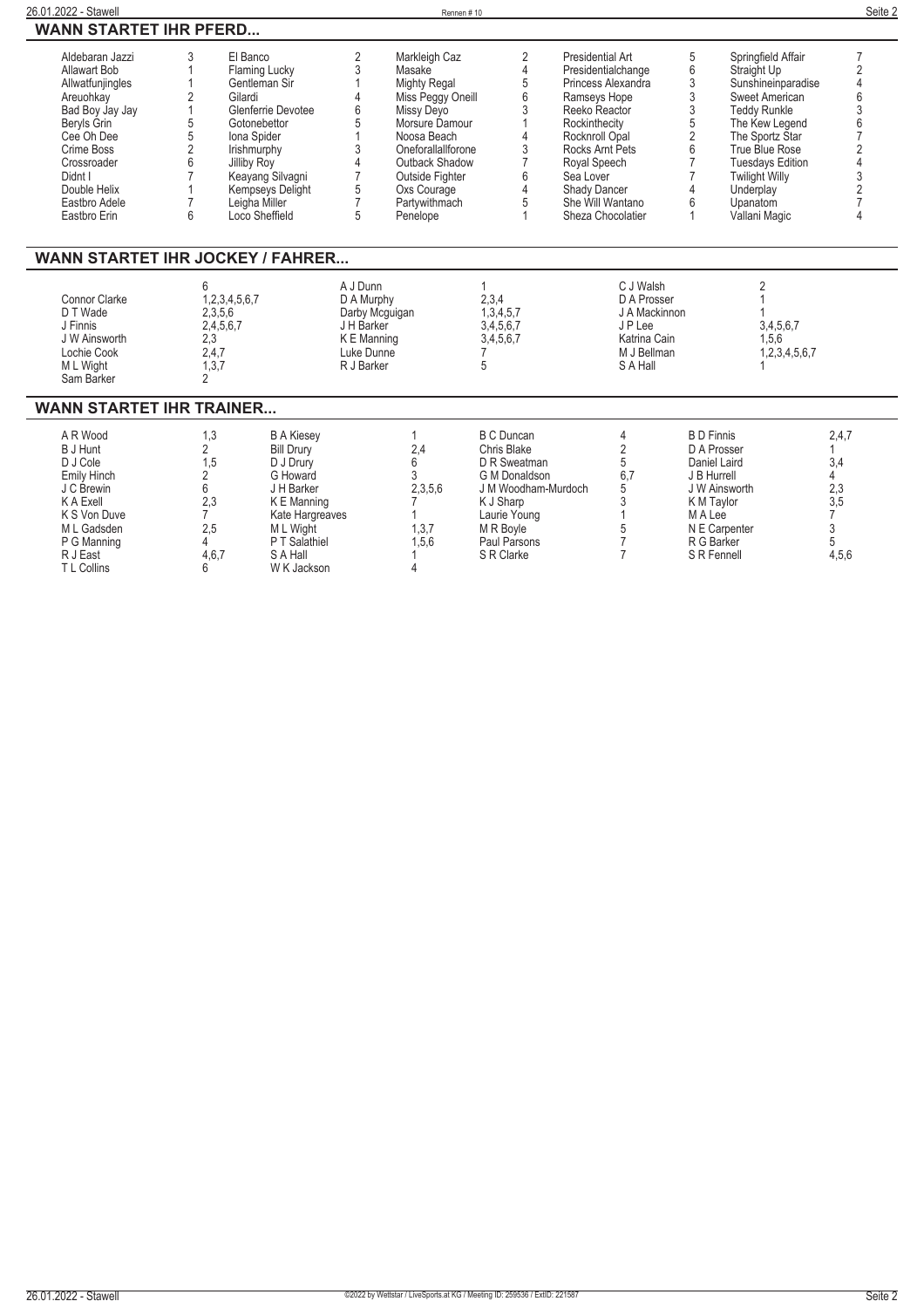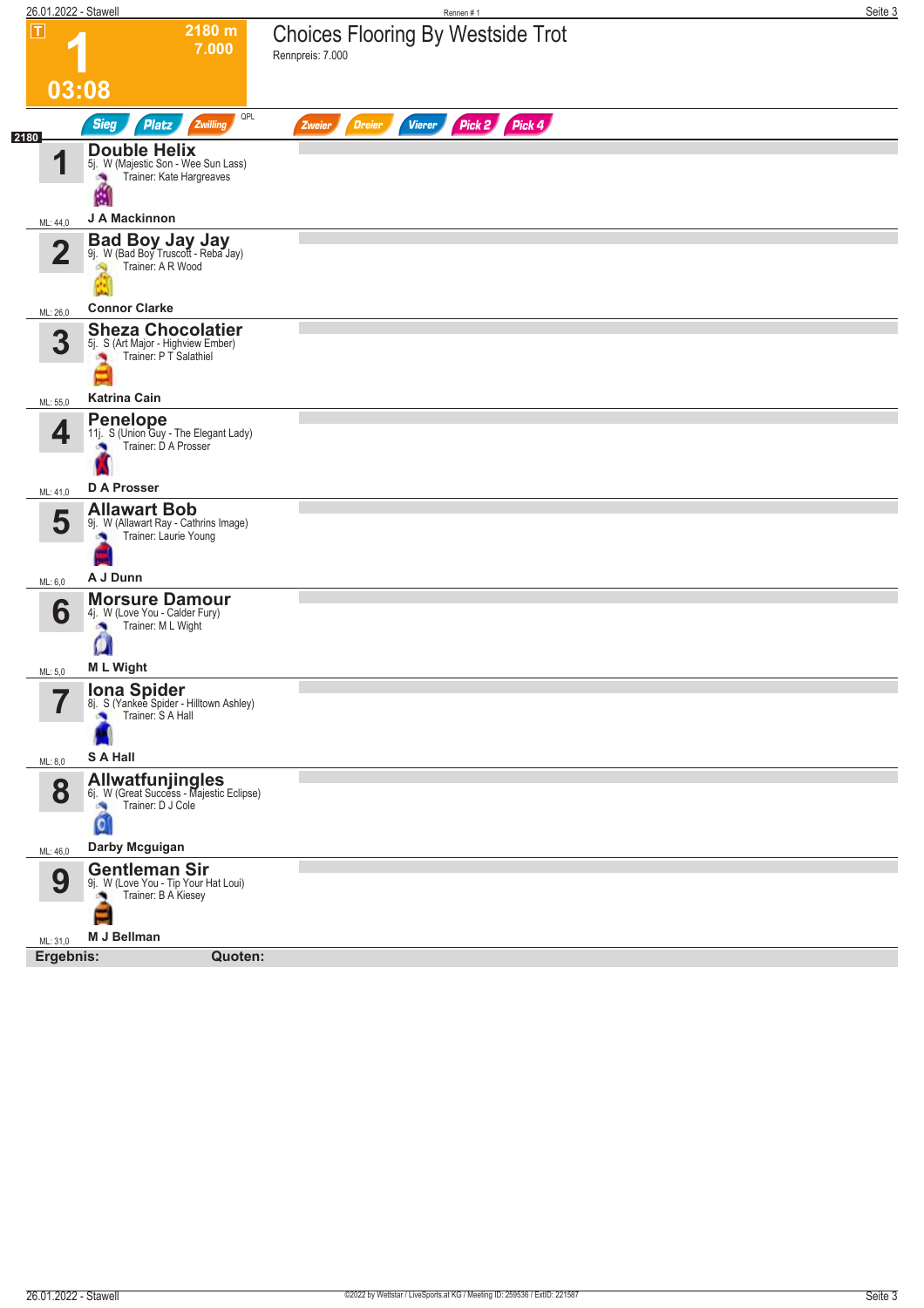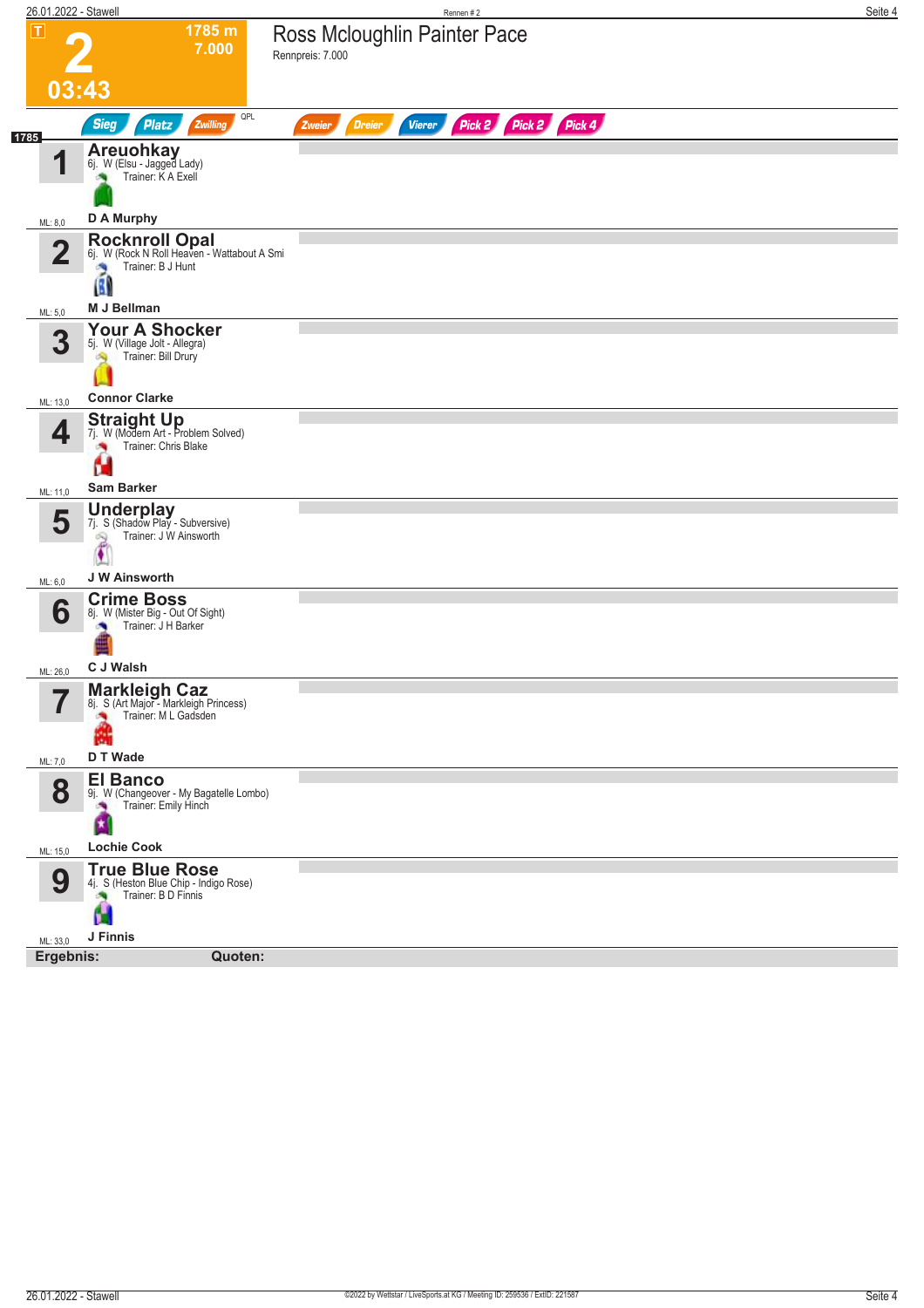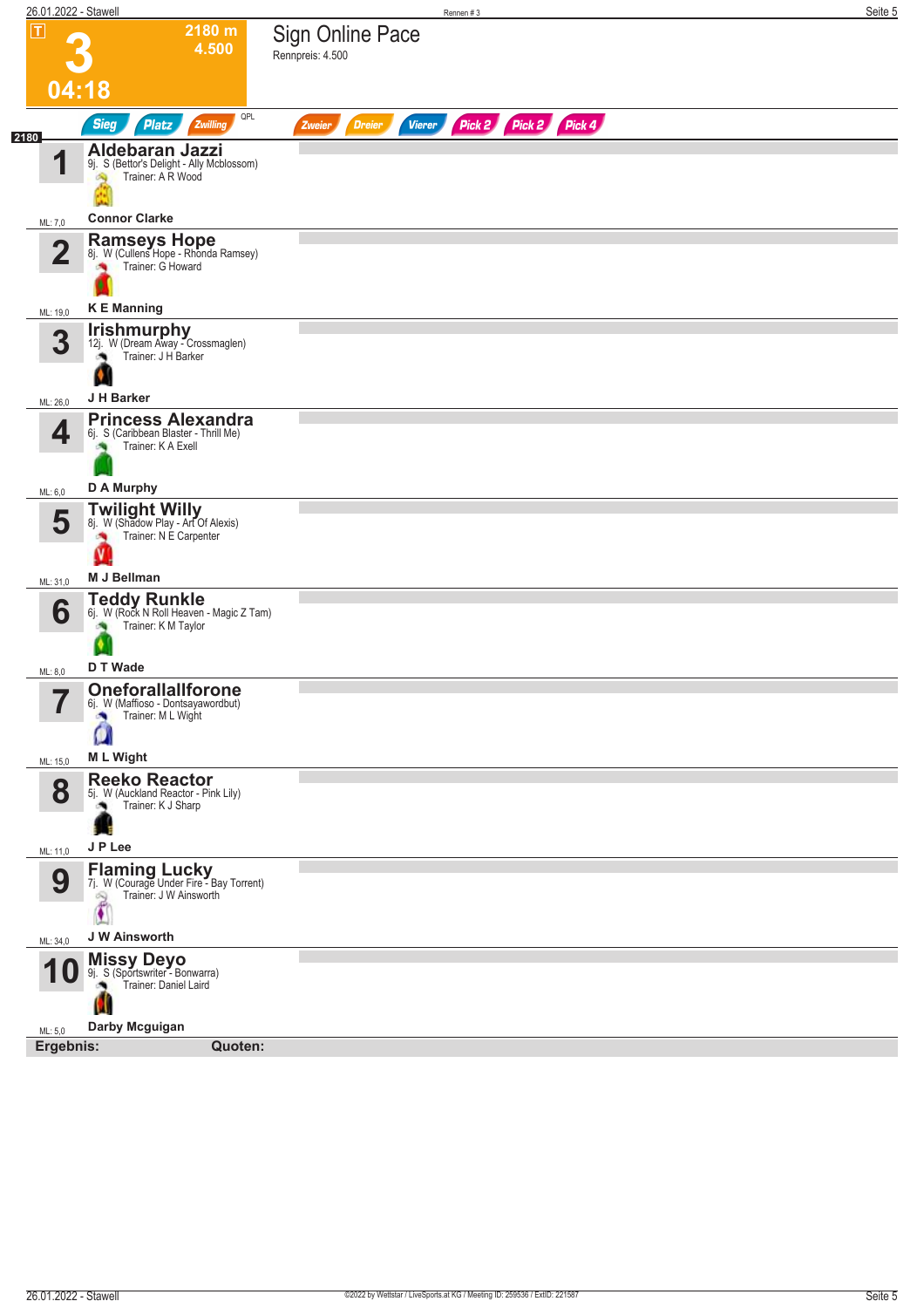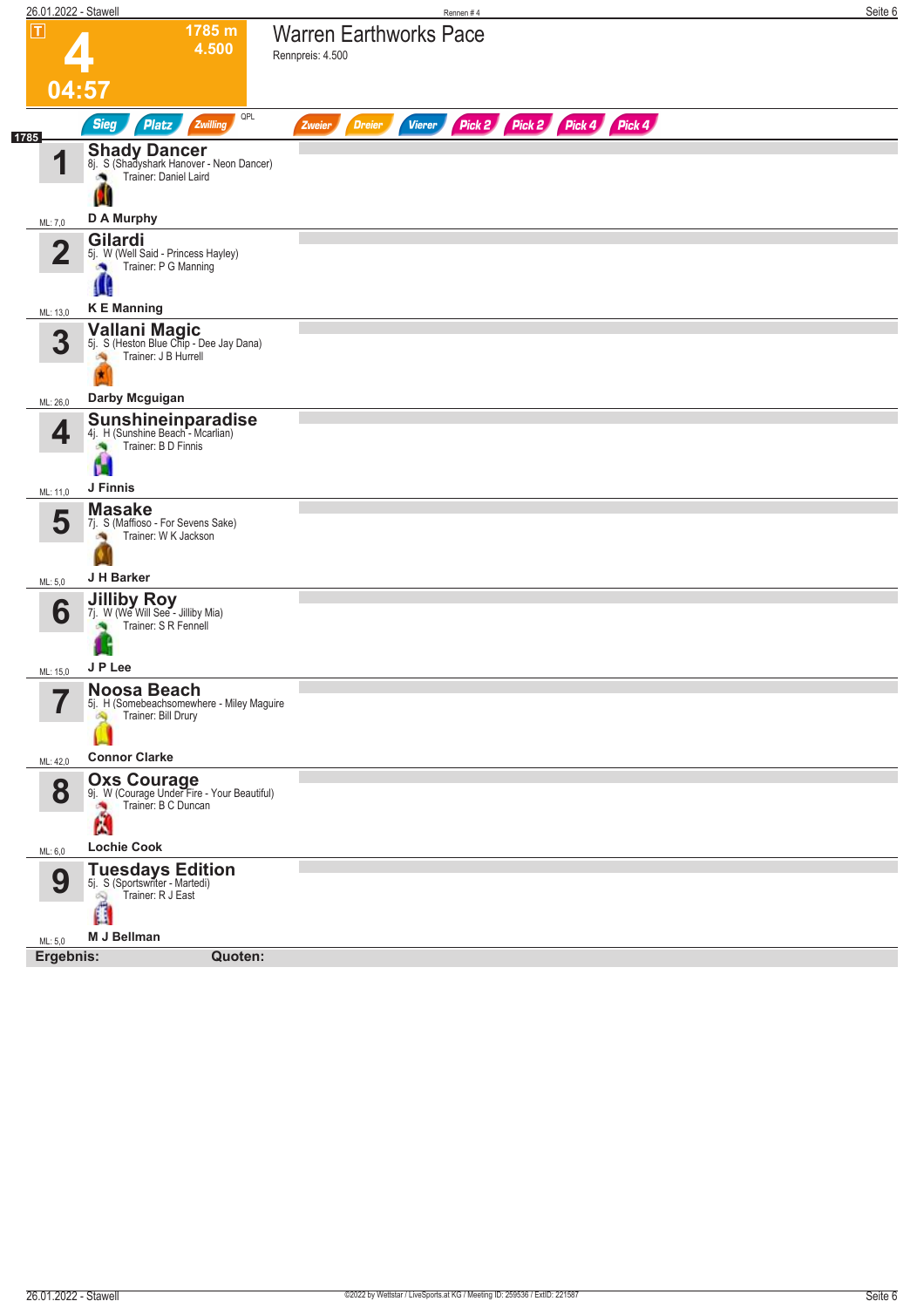|                |                                            | 26.01.2022 - Stawell                                                                                        | Rennen#5                                                                       | Seite 7 |
|----------------|--------------------------------------------|-------------------------------------------------------------------------------------------------------------|--------------------------------------------------------------------------------|---------|
| $ \mathsf{T} $ |                                            | 1785 m<br>7.000                                                                                             | <b>Farrers Tyrepower Pace</b><br>Rennpreis: 7.000                              |         |
|                | 05:33                                      |                                                                                                             |                                                                                |         |
| 1785           |                                            | QPL<br><b>Sieg</b><br><b>Platz</b><br>Zwilling                                                              | Pick 2 Pick 2 Pick 3 Pick 4<br><b>Dreier</b><br><b>Vierer</b><br><b>Zweier</b> |         |
|                | и                                          | <b>Mighty Regal</b><br>10j. W (Stonebridge Regal - Kitty Cat Anvil)<br>Trainer: J M Woodham-Murdoch<br>Ø,   |                                                                                |         |
|                | ML: 7,0                                    | W<br>M J Bellman                                                                                            |                                                                                |         |
|                | 2                                          | <b>Cee Oh Dee</b><br>4j. S (Roll With Joe - Ay Tee Em)<br>Trainer: P T Salathiel                            |                                                                                |         |
|                | ML: 39,0                                   | <b>Katrina Cain</b>                                                                                         |                                                                                |         |
|                | 3                                          | Kempseys Delight<br>9j. W (Bettor's Delight - Romador)<br>Trainer: K M Taylor<br>÷.                         |                                                                                |         |
|                | ML: 8,0                                    | D T Wade                                                                                                    |                                                                                |         |
|                | 4                                          | <b>Beryls Grin</b><br>7j. W (Grinfromeartoear - Panorama Wealth)<br>Trainer: D R Sweatman                   |                                                                                |         |
|                | ML: 7,0                                    | <b>KE</b> Manning                                                                                           |                                                                                |         |
|                | 5                                          | <b>Rockinthecity</b><br>4j. H (A Rocknroll Dance - Final Patrol)<br>Trainer: D J Cole<br>×<br>$\bullet$     |                                                                                |         |
|                | ML: 11,0                                   | Darby Mcguigan                                                                                              |                                                                                |         |
|                | 6                                          | <b>Presidential Art</b><br>8j. W (Art Major - Presidential Drive)<br>Trainer: J H Barker<br>R J Barker      |                                                                                |         |
|                | ML: 85,0                                   |                                                                                                             |                                                                                |         |
|                | $\overline{\phantom{a}}$<br>$\blacksquare$ | <b>Gotonebettor</b><br>6j. W (Bettor's Delight - My Prerogative)<br>Trainer: M R Boyle                      |                                                                                |         |
|                | ML: 13,0                                   | <b>Connor Clarke</b>                                                                                        |                                                                                |         |
|                | 8                                          | <b>Vegas Prince</b><br>11j. W (Righteous Hanover - Private Affair)<br>Trainer: R G Barker<br>$\bullet$<br>α |                                                                                |         |
|                | ML: 26,0                                   | J H Barker                                                                                                  |                                                                                |         |
|                | 9                                          | <b>Partywithmach</b><br>8j. S (Mach Three - Magiclittlepartner)<br>Trainer: M L Gadsden<br>J Finnis         |                                                                                |         |
|                | ML: 19,0                                   |                                                                                                             |                                                                                |         |
|                | ML: 65,0                                   | <b>Loco Sheffield</b><br>4j. W (Art Major - Tanya Sheffield)<br>Trainer: S R Fennell<br>J P Lee             |                                                                                |         |
|                | Ergebnis:                                  | Quoten:                                                                                                     |                                                                                |         |
|                |                                            |                                                                                                             |                                                                                |         |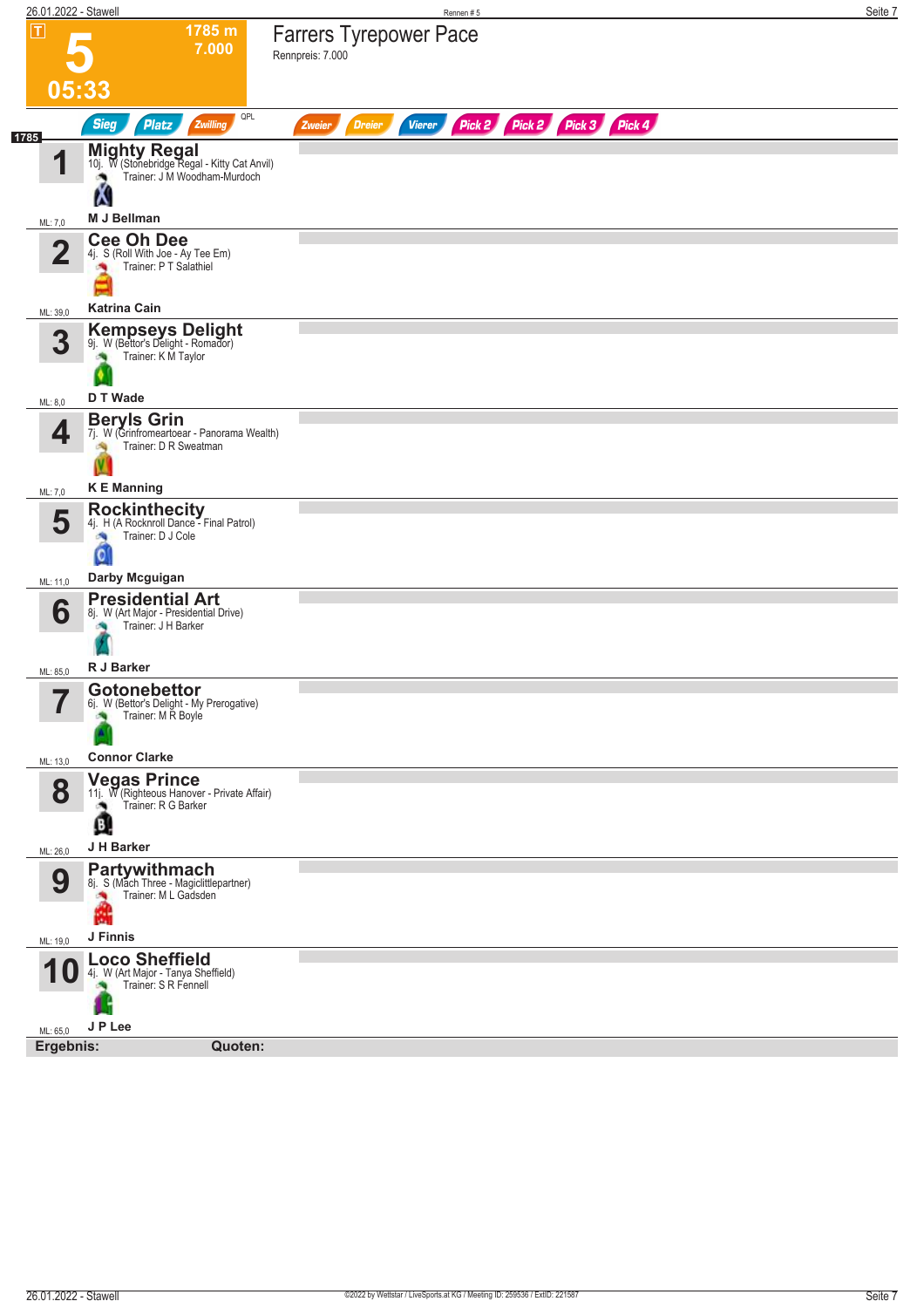